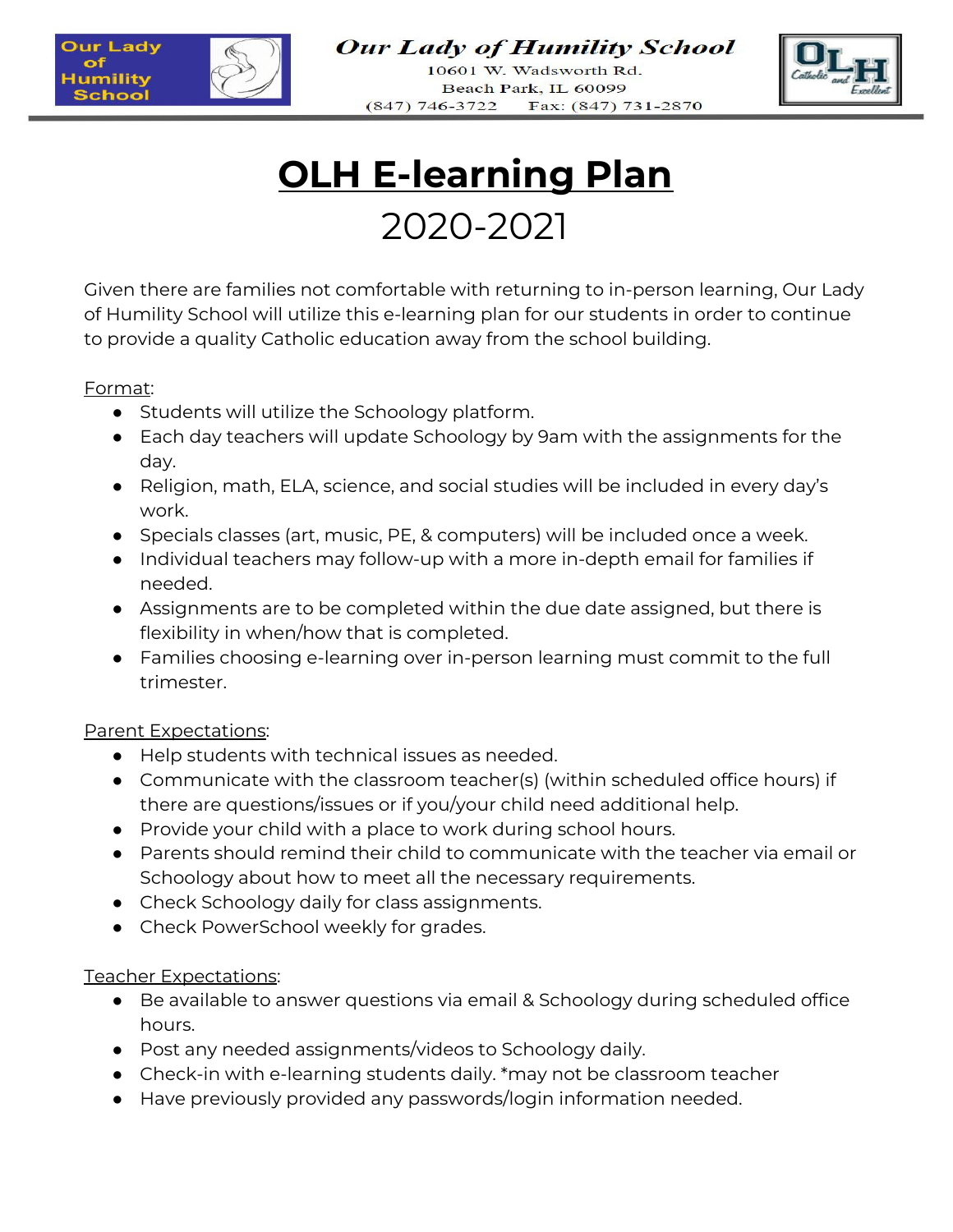Student Expectations:

- Login to Schoology daily for assignments.
- Login to Zoom at specified times for each of math, ELA, religion, science, and social studies lessons.
- Complete the assigned tasks to the best of their ability and submit electronically in Schoology.
- Communicate with your teacher (within scheduled office hours) if there are any issues or you need help via email or Schoology.
- Check PowerSchool weekly for grades.

**Students with disabilities** will have assignments designed in accordance with their individualized plans. Please be in communication with your child's classroom teacher regarding modifications.

## **Students and parents without home Internet access or with limited internet access**

must reach out to teachers of this fact so that needed modifications to assignments and due dates can be made.

## Programs used for E-Learning:

- Schoology using the student's @olhschool.org email address. (PK-8)
- Online textbook
	- EnVision for mathematics (K-6)
	- Wonders for ELA (K-5)
	- Religion book (K-8)
- IXL for ELA instruction (K-8)
- Raz Kids for reading support (K-4)
- Zoom virtual conference (K-8)
- Individual programs used by classroom teachers
	- EPIC Books for ELA
	- SplashLearn for math
	- Prodigy for math
	- Flipgrid

### Student's OLH Google Account Login

- Ask your child for his/her username and password. Write it down somewhere at home. Students may use this login to Google on ANY computer (not just their school issued Chromebook).
- Each student's username consists of the student's first initial, last name, and graduation year followed by @olhschool.org.